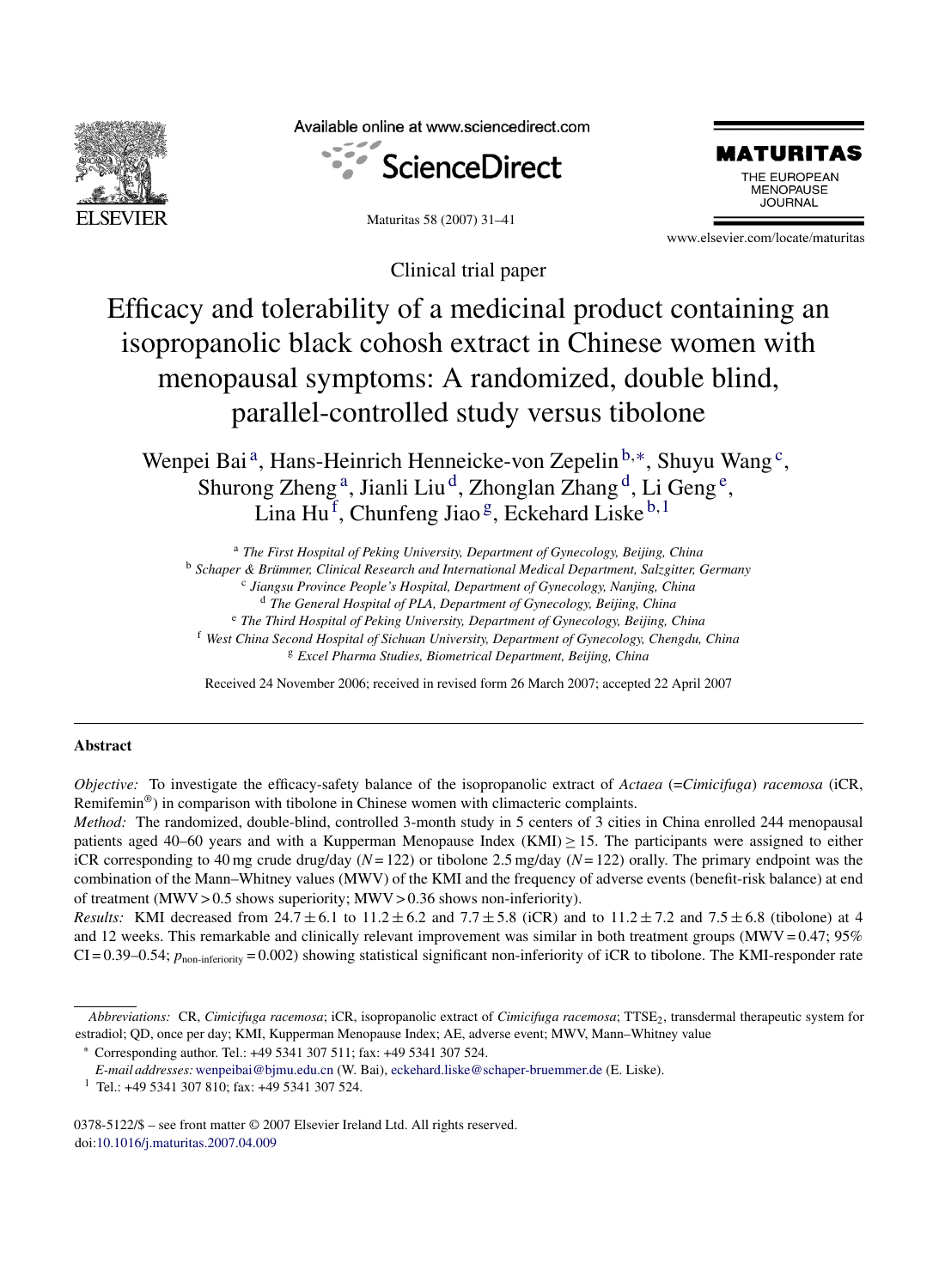was similar in both groups (84% and 85%). The safety evaluation showed for both groups a good safety and tolerability profile, however, there is a significant lower incidence of adverse events ( $p < 0.0001$ ) in favor of the herbal treatment. None of the postmenopausal iCR patients experienced vaginal bleeding in contrast to tibolone (17 cases). Breast and abdominal pain as well as leukorrhea was mostly observed in the tibolone group (*p* = 0.015, *p* = 0.008, *p* = 0.002). No serious adverse event was observed in the iCR-group, however, two occurred in the tibolone-group. The benefit-risk balance for iCR was significantly  $(p = 0.01)$ superior to tibolone (MWV =  $0.56$ ;  $95\%$  confidence interval [ $0.51-0.62$ ]).

*Conclusion:* The efficacy of iCR (medicinal product Remifemin®) is as good as tibolone for the treatment of climacteric complaints, even for moderate to severe symptoms, whereby iCR is clearly superior regarding the safety profile. This iCR containing medicinal product is an excellent option for treatment of climacteric complaints which has now for the first time been verified in Asian women.

© 2007 Elsevier Ireland Ltd. All rights reserved.

*Keywords:* Black cohosh; Tibolone; Menopausal symptom

# **1. Introduction**

Not only in Western world but also in the Asian region, menopause is regarded as a major event in women's life [\[1,2\].](#page-8-0) Many Asian women are symptomatic but there are huge differences between individuals and across cultures [\[1\].](#page-8-0) In regard to menopause symptom treatment many Chinese climacteric women prefer alternative approaches to hormone therapy (HT). The medicinal plant *Cimicifuga racemosa* (vernacular name black cohosh) was widely used traditionally and nowadays continues to be utilized as evidence-based herbal medicine for a variety of conditions including menopausal vasomotor symptoms, anxiety, depression [\[3\].](#page-8-0) This rational assessment of benefits and risks based on randomized, controlled trials was performed with a standardized isopropanolic extract of the rootstock of *Actaea* (=*Cimicifuga*) *racemosa* (iCR) demonstrating to be efficacious in alleviating climacteric symptoms such as hot flushes, associated sleep disturbances, depressive mood swings, nervousness, sexual dysfunction, etc. [\[4–7\]. C](#page-9-0)omprehensive reviews on the safety of *C. racemosa* support the good safety profile of extracts from this herbal drug, few and mild side effects and good tolerability [\[8,9\].](#page-9-0) In particular, the isopropanolic CR-extract iCR has been widely studied and shown not to induce cytotoxic, mutagenic, carcinogenic or teratogenic effects even at doses much higher than the therapeutic dose [\[8\]. T](#page-9-0)he objective of this randomized, double-blind, parallel-controlled study has been to investigate the efficacy-safety balance of Remifemin® in comparison with tibolone in Chinese peri- and postmenopausal women with climacteric complaints. It was shown frequently that tibolone reduces effective menopausal symptoms [\[10,11\]. T](#page-9-0)his clinical study has been a pivotal trial for approaching the Chinese market under the regulations of the SFDA (Chinese Food and Drug Administration).

## **2. Materials and methods**

The trial was conducted as randomized, doubleblind, tibolone-controlled, parallel designed clinical study in five centers of three cities in China. With permission of the local ethics committee, women between 40 years and 60 years in age with menopausal complaints for at least 4 weeks were included after written informed consent if they met the following criteria:

Inclusion criteria: (1) spontaneous amenorrheic interval ≥5 months since the last regular menstruation, (2) baseline level of  $E_2 \leq 30$  pg/ml if amenorrheic interval <12 months, (3) Kupperman Menopause Index  $(KMI) > 15.$ 

Exclusion criteria: (1) hormone therapy (HT) in or after the last 4 weeks before study entry, any drug, nutritional supplement or food and Traditional Chinese Medicine against climacteric complaints, (2) psychoactive drugs, (3) body mass index  $> 28 \text{ kg/m}^2$ , (4) endometrial thickness  $>5$  mm if amenorrhea  $>12$ months or  $>15$  mm if amenorrhea <12 months, (5) irregular gynecological bleeding in the last 4 weeks before start of study medication, cervical smear examination (ASCUS) with any intraepithelial pathologic change, hysterectomy, amenorrhoea >8 years, (6) con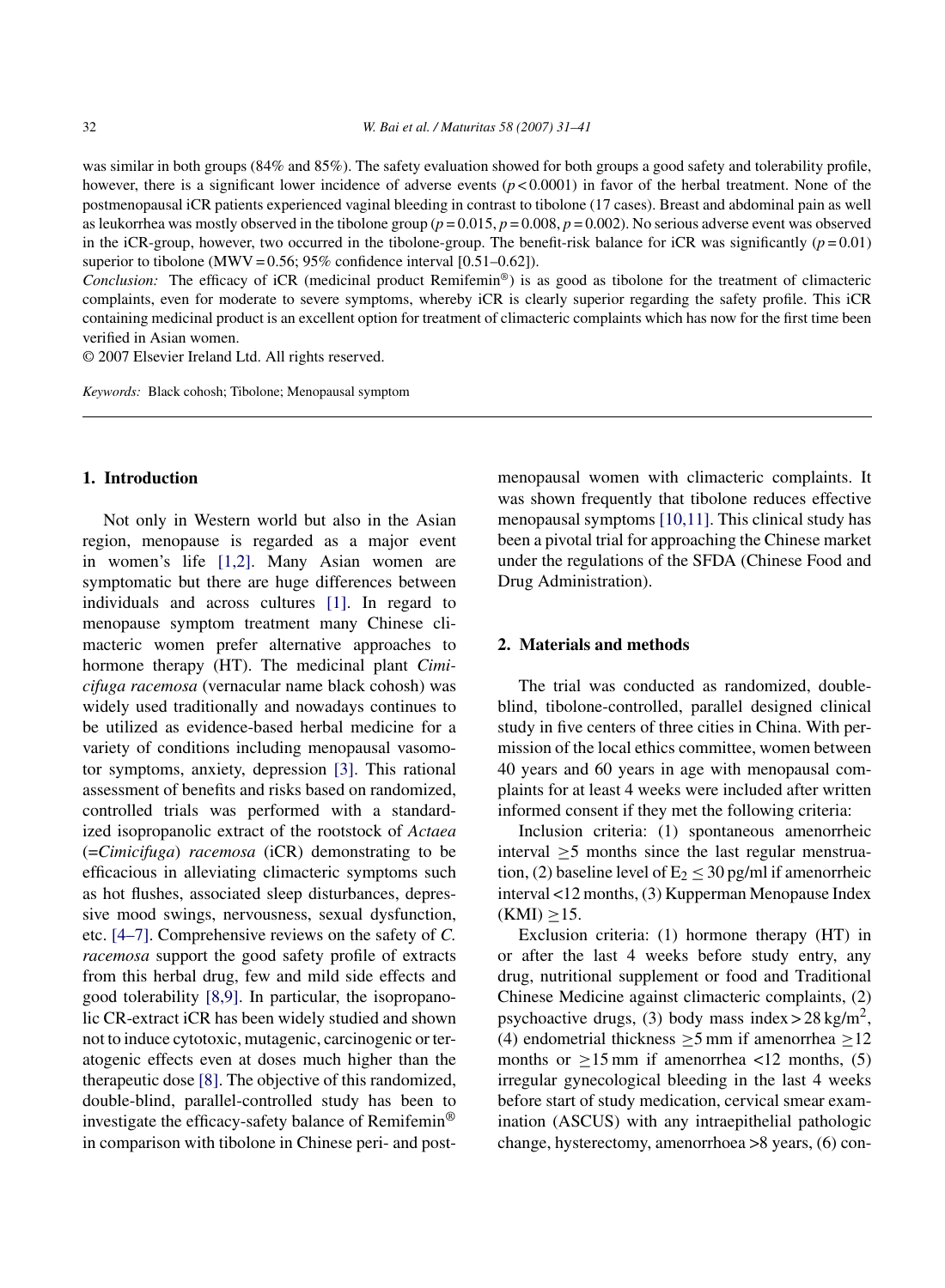traindication of tibolone, (7) cancer, (8) severe or current disease which could interfere with the climacteric complaints or the actual or expected treatment of which could interfere with the study objectives, (9) drug abuse, alcohol addiction, etc. Further, participation in another clinical trial of phases I, II during the last 180 days or of phases III, IV during the last 90 days before initiation of trial, or simultaneous participation in another clinical trial.

At the first visit, women underwent a general and gynecological anamnesis, physical examination, an ultrasound evaluation endometrial thickness and breast, cervical smear and a clinical interview for menopausal symptoms. The same day patients provided blood samples for the determination of FSH, E2, standard hematology and biochemistry. Urine samples served for urinalysis.

All eligible subjects were randomly allocated to the two treatment groups at a ratio of 1:1. In this clinical trial an isopropanolic extract of *C. racemosa* rootstock (Remifemin<sup>®</sup>) and tibolone (Zi Zhu Awei<sup>®</sup>) were used in tablets for oral administration.

Concerning the active ingredients in each tablet, 0.018–0.026 ml liquid extract of *Cimicifuga* rootstock  $(0.78-1.14:1)$  is corresponding to on average 2.5 mg dry extract and to 20 mg herbal drug (extraction agent isopropanol 40% (v/v); bulk-batch number 422450; manufactured by Schaper & Bruemmer, Germany), and Zi Zhu Awei® contains 2.5 mg tibolone (produced by Zizhu Pharm, Beijing, China, bulk-batch number 20040416). A double dummy design was used: the Remifemin®-group patients applied two Remifemin® tablets (1-0-1) and one tibolone-matching placebo per day, and the tibolone-group applied two Remifemin® matching placebos and one tibolone tablet per day.

The contract research organization Excel Pharma Studies, China, was responsible for organizing the study, monitoring, quality assurance, data management, statistical analysis and study report according to ICH-regulations. They kept the data base in a blind fashion. Unblinding was activated after all queries had been resolved and after irreversible archiving of the clean data file. This study was registered at <http://www.clinicaltrials.gov/> and approved by the Chinese regulatory authority SFDA.

Twelve weeks of treatment with trial medication were planned for each patient. Scheduled study visits were: visit 1 at study entry, visit 2 after 4 weeks, visit 3 after 12 weeks of treatment. On each follow-up visit clinical variables as Kupperman Menopause Index (KMI), vital signs, body weight, concomitant diseases, and adverse events, respectively, and concomitant medication were documented in the CRF. Blood sampling for standard hematology (leucocytes, erythrocytes, haematocrit, haemoglobin, thrombocytes) and biochemistry (AST, ALT, gamma-GT, AP, total protein, albumin, C-reactive protein, creatinine, uric acid, total bilirubin, glucose, prothrombin time), and an ultrasound evaluation of endometrial thickness were conducted after 12 weeks (at the end of treatment).

The primary endpoint was the benefit-risk balance. This was estimated by the combination of the Mann–Whitney values (MWV) of the efficacy dimension (KMI at the end of treatment as covariance analytically adjusted to baseline), and the safety dimension (the number of adverse events per patient) according to Wei and Lachin [\[12\].](#page-9-0) As first step, the MWV of the primary endpoint was tested for noninferiority of iCR (MWV  $> 0.36$ ) at one-sided test level of 0.025. Subsequently, as to the principle of ordered hypotheses, the MWV of the primary endpoint was tested for superiority of iCR (MWV  $> 0.5$ ) at two-sided test level of 0.05.

Secondary endpoints were: total score of Kupperman Menopause Index (KMI) and each individual item, KMI-responder rate, Clinical Global Impression Item 1 (CGI 1, the severity of climacteric syndrome) at each visit, Clinical Global Impression Item 2 (CGI 2, global improvement of climacteric complaints) at visit 2 and 3, Clinical Global Impression Item 3 (CGI3.1, therapeutic effect) at visit 3, subject's global assessment of efficacy at week 12.

SAS Version 6.12 was used for all analyses. Data were summarized with descriptive statistics, frequency tables, and data listings. Nominal categorical variables were analyzed using Wei–Lachin–Mann–Whitney *U*test, Fisher's exact test, Pearson's Chi-square test, or Cochran–Mantel–Haenszel (CMH) methods where appropriate. The site effect was incorporated, where applicable. Continuous variables were analyzed using the Wei–Lachin–Mann–Whitney *U*-test with or without preceding adjustment for covariates. Within-group changes from baseline at each follow-up visit were analyzed using the Wilcoxon signed-rank test.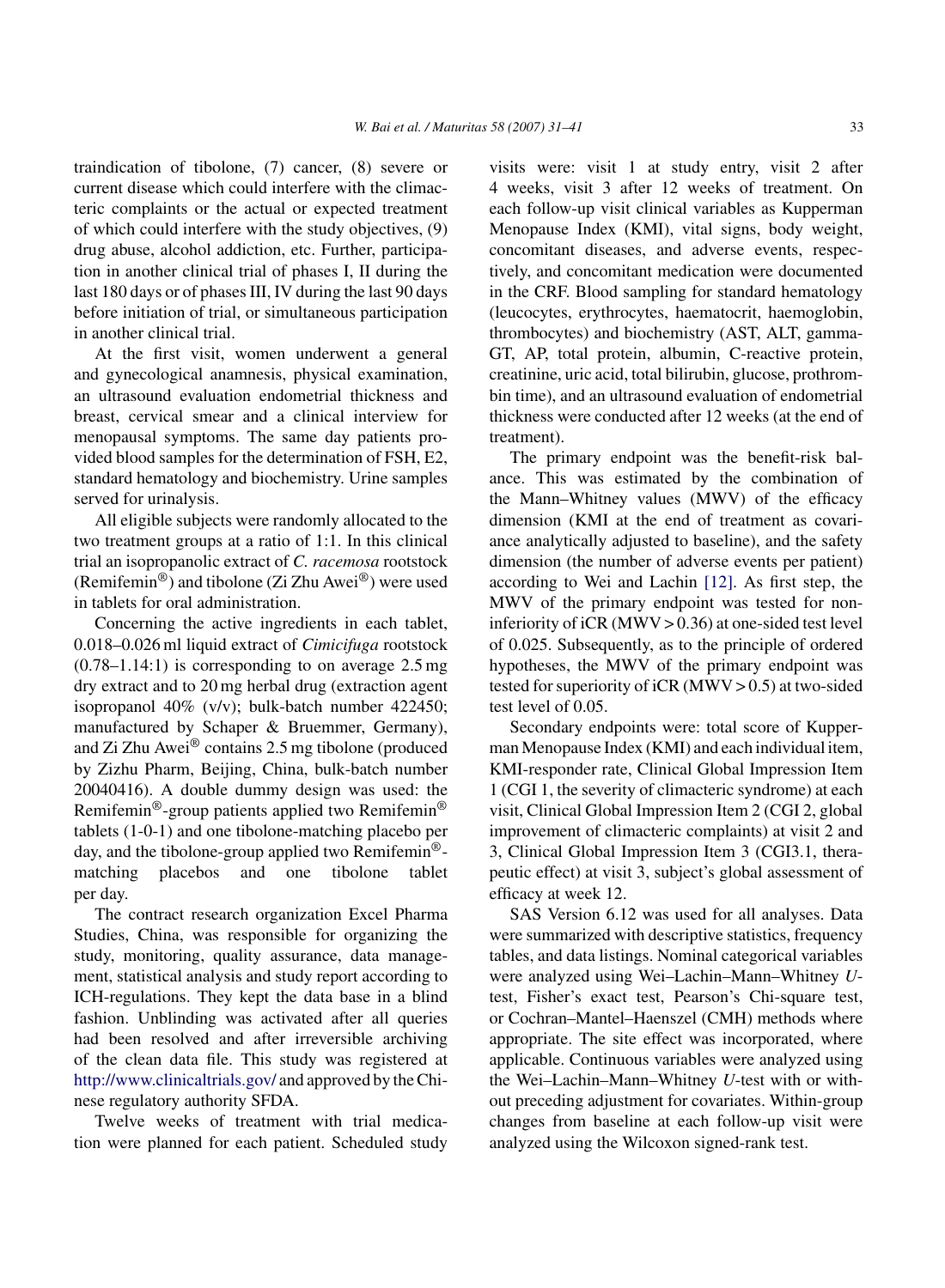|                                                       | FAS $(N=238)$                          |                         |                  | PPS $(N = 213)$                      |                       |                  |  |
|-------------------------------------------------------|----------------------------------------|-------------------------|------------------|--------------------------------------|-----------------------|------------------|--|
|                                                       | $Remifemin^{\circledR}$<br>$(N = 118)$ | Tibolone<br>$(N = 120)$ | $\boldsymbol{p}$ | $Remifemin^{\otimes}$<br>$(N = 107)$ | Tibolone<br>$(N=106)$ | $\boldsymbol{p}$ |  |
| Age (years)                                           | $51.8 \pm 3.7$                         | $51.5 \pm 3.5$          | 0.398            | $51.6 \pm 3.6$                       | $51.6 \pm 3.5$        | 0.982            |  |
| Body height (cm)                                      | $160.2 \pm 4.9$                        | $161.1 \pm 4.5$         | 0.123            | $160.1 \pm 4.7$                      | $161.3 \pm 4.5$       | 0.076            |  |
| Body weight (kg)                                      | $59.5 \pm 6.9$                         | $61.1 \pm 7.6$          | 0.079            | $59.2 + 6.6$                         | $61.6 \pm 7.5$        | $0.02*$          |  |
| BMI $(kg/m2)$                                         | $23.2 \pm 2.3$                         | $23.5 \pm 2.4$          | 0.208            | $23.1 \pm 2.2$                       | $23.6 + 2.4$          | 0.072            |  |
| Amenorrhea duration (month)                           | $32.2 \pm 24.6$                        | $35.4 \pm 25.3$         | 0.301            | $31.6 \pm 24.5$                      | $36.1 \pm 25.1$       | 0.143            |  |
| Number of hot flush episodes<br>per week at screening | $30.0 \pm 26.1$                        | $30.1 \pm 20.1$         | 0.182            | $29.9 \pm 26.3$                      | $29.8 \pm 19.7$       | 0.221            |  |
| Duration of climacteric<br>complaints history (month) | $44.3 \pm 32.8$                        | $47.2 \pm 34.2$         | 0.536            | $43.9 \pm 32.8$                      | $47.5 \pm 33.6$       | 0.403            |  |
| Former HRT use                                        | 44 (37.3%)                             | 48 (40.0%)              | 0.580            | 42(39.3%)                            | $42(39.6\%)$          | 0.761            |  |
| Baseline E2 (pmol/L)                                  | $60.8 \pm 36.3$                        | $69.9 + 74.2$           | 0.732            | $59.6 \pm 37.3$                      | $67.5 + 74.9$         | 0.712            |  |
| Baseline FSH(IU/L)                                    | $76.8 \pm 28.5$                        | $78.2 \pm 30.5$         | 0.554            | $76.9 \pm 29.3$                      | $78.9 \pm 28.8$       | 0.48             |  |

Demographic and other baseline characteristics in the full analysis set FAS and the per protocol set PPS (mean  $\pm$  S.D.)

# **3. Results**

# *3.1. Subjects*

The trial was conducted in five investigation centers between September 2004 and May 2005: Department of Gynaecology of The First Hospital of Peking University  $(N=60)$ , the General Hospital of PLA  $(N=48)$ , the Third Hospital of Peking University (*N*= 44), West China Second Hospital of Sichuan University (*N*= 32), Jiangsu Province People's Hospital (*N*= 60).

Out of 316 screened subjects 244 were enrolled and randomized, 122 per treatment group. Two hundred and eighteen subjects (89.3%) completed this trial. Twenty six (10.7%) prematurely withdrew from the trial, 12 in the iCR group and 14 in the tibolone group. iCR: five because of adverse events, two because of major protocol violation, four due to the request of the subject, and one case was lost to be followed up. Tibolone: nine cases dropped out for adverse events, two due to major protocol violation, two were lost to be followed up, and one case dropped out due to the request of the subject.

Two hundred and forty three of randomized subjects were included in the safety population set and one subject was excluded who did not take any dosage. Six subjects were excluded from the full analysis set (FAS, *N*= 238) for discontinuing the trial for any reasons except for lack of efficacy before visit 2. Thereof, 213 subjects came into the per protocol set (PPS) with 107 cases in the iCR group and 106 cases in the tibolone group.

Table 1 reports the baseline characteristics of the two groups in FAS and PPS. Almost all baseline demographic data were comparable between the two treatment groups. The only statistically significant imbalance was the baseline body weight in the PPS, while in the FAS and safety population there was no statistically significant difference  $(p > 0.05)$ . All enrolled subjects were Asian.

# *3.2. Compliance and concomitant treatment*

In FAS and PPS, the treatment compliance of subjects was very good in this trial. It was comparable in both groups ( $p \ge 0.5$ ). The compliance was evaluated for the first treatment period (day 0 to week 4) separately from the more important second period (week 5 to week 12). The proportion of patients with compliance >80% was 95.7% and 96.4% in the Remifemin<sup>®</sup> group and 94.2% and 95.5% in the tibolone group from baseline to week 4 and from week 5 to week  $12 (p = 0.64)$ and 1.00) not revealing any statistical significant difference.

The concomitant treatment during the treatment was generally the same as compared between the two groups  $(p > 0.86)$ . The reasons for these concomitant treatments were concomitant diseases.

## *3.3. Primary endpoint (benefit-risk-balance)*

An efficacy-safety-composite variable defined from the frequency of adverse events and the total score of

Table 1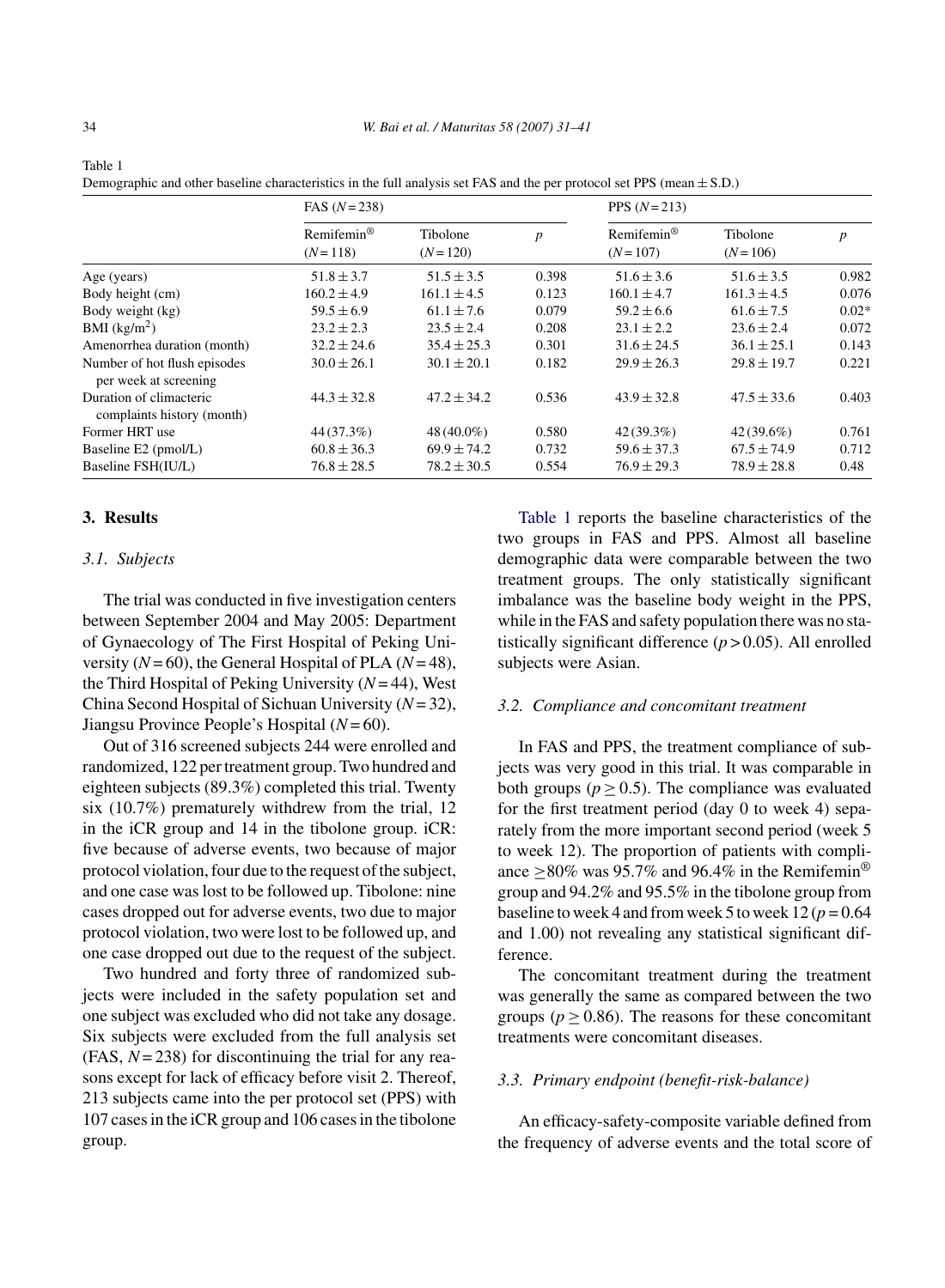|                         | Mann-Whitney statistic   |                             |                             |                     |                         |  |  |
|-------------------------|--------------------------|-----------------------------|-----------------------------|---------------------|-------------------------|--|--|
|                         | Mann-Whitney value       | $p$ -Value                  |                             |                     |                         |  |  |
|                         | $p(X < Y) + 0.5p(X = Y)$ | Lower limit<br>of $95\%$ CI | Upper limit<br>of $95\%$ CI | Superiority<br>test | Non-inferiority<br>test |  |  |
| <b>FAS</b>              |                          |                             |                             |                     |                         |  |  |
| Composite of KMI and AE | 0.5623                   | 0.5069                      | 0.6177                      | 0.0137              | <0.00005                |  |  |
| Baseline adjusted KMI   | 0.4666                   | 0.3936                      | 0.5396                      | 0.8152              | 0.0021                  |  |  |
| Rate of AE              | 0.6580                   | 0.5886                      | 0.7273                      | < 0.00005           | <0.00005                |  |  |
| <b>PPS</b>              |                          |                             |                             |                     |                         |  |  |
| Composite of KMI and AE | 0.5708                   | 0.5123                      | 0.6293                      | 0.0088              | < 0.00005               |  |  |
| Baseline adjusted KMI   | 0.4771                   | 0.3999                      | 0.5542                      | 0.7199              | 0.0015                  |  |  |
| Rate of AE              | 0.6646                   | 0.5920                      | 0.7371                      | < 0.00005           | < 0.00005               |  |  |

#### Table 2

Primary endpoint: benefit-risk-balance: Mann–Whitney value (MWV) combination of KMI and the frequency of adverse events including the 95% CI adjusted with baseline

The MWV gives the probability that a randomly selected patient given Remifemin<sup>®</sup> responds better than a randomly selected patient given tibolone. MWV = 0.36 denotes the threshold of non-inferiority. KMI: Kupperman Menopause Index; AE: adverse events.

the Kupperman Menopause Index was used as the primary target parameter for risk-benefit evaluation after 3-month treatment compared to baseline.

In the PPS, the Mann–Whitney value for this combined efficacy-safety endpoint after treatment is 0.5708 (95% CI: 0.5123, 0.6293) with *p*superiority = 0.009. Hence, the efficacy-safety-balance of iCR is noninferior and even superior to tibolone. There is a significant trend (57.08%) that a randomly selected patient given Remifemin® responds better than a randomly selected patient given tibolone in terms of efficacy-risk balance. The results of the FAS are in accordance (Table 2).

## *3.4. Secondary efficacy endpoints*

The total score of KMI declined from  $24.7 \pm 6.1$ at baseline to  $11.2 \pm 6.2$  and  $7.7 \pm 5.8$  after iCRtreatment for 4 and 12 weeks and to  $11.2 \pm 7.2$  and  $7.5 \pm 6.8$  after tibolone-treatment. Hence, the total score of KMI had declined remarkably in each group (Fig. 1) without any relevant differences between the two groups at each time-point (significant noninferiority, Table 2). The same result counts for the single items of KMI (hot flush, profuse sweating, insomnia, nervousness, depressive mood, vertigo, weakness and fatigue, joint pain, headache and palpitation), except for significant differences in the insomnia item score between the two groups at baseline ( $p = 0.006$ ). This was accounted for by adjusting the results to baseline.

Regarding the distribution of KMI-response there was no statistical difference between the two treatment groups  $(p > 0.05)$  and similar for both the FAS and PPS population. In the FAS population, 39%, 42.4%, 13.6% and 5.1% of the subjects in the iCR group and 47.5%, 35%, 13.3%, and 4.2% of the subjects in the tibolone group can be classified as very much improved, much improved, improved, and no change. In the PPS population, the figures were 41.1%, 43.1%, 12.1% and 3.7% for the Remifemin<sup>®</sup> group, and  $49.1\%$ ,  $37.7\%$ ,  $12.3\%$ and 0.9% in the tibolone group.

The Clinical Global Impression of the severity (CGI 1) of psychovegetative complaints at baseline, week 4



Fig. 1. Time course of the Kupperman Index in the full analysis set, baseline-adjusted data. Mean  $\pm$  S.D. are shown.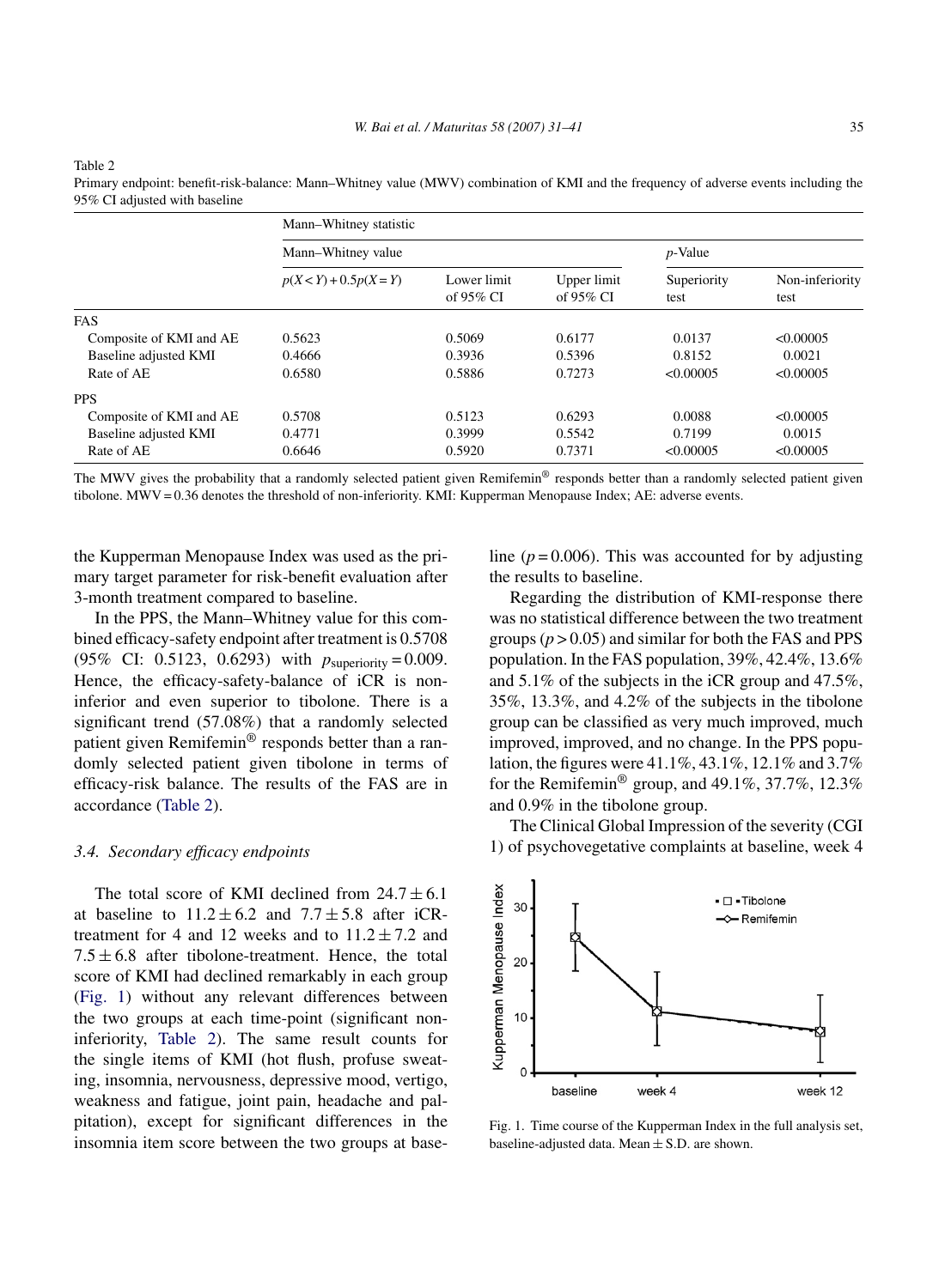and the end of treatment at week 12 revealed remarkable score reductions in each group. There are no significant differences between the two groups at each timepoint, and non-inferiority of the herbal treatment was significant. The clinical global impression of the therapeutic effect (CGI 3.1) and the patients' global assessment of efficacy at week 12 did not significantly differ between the two groups, and non-inferiority of Remifemin® was again significant.

# *3.5. Safety evaluation*

Three hundred and ninety two adverse events (AE) occurred in 154/243 subjects. Thereof, 139 AE occurred in 64 (52.9%) subjects in the iCR group and 253 AE occurred in 90 (73.8%) subjects in the tibolone group. There is a significant difference between the two groups regarding the rate of patients with any adverse event  $(p = 0.001)$  in favor of iCR.

Of the 243 subjects, 130 patients (53.5%) experienced 281 possibly drug related adverse events: 86 in 49 patients (40.5%) in the iCR group, and 195 in 81 patients (66.4%) in the tibolone group. The incidence of possibly drug related adverse events was very much lower in the herbal group compared to the one in the tibolone group  $(p < 0.0005)$ . All adverse events were either known climacteric symptoms or listed adverse drug reactions.

Adverse events that might have been interpreted as sign of a liver dysfunction did not occur.

Gynecological adverse events were of particular interest. They are listed in Table 3. The iCR therapy demonstrated lower incidences in comparison with tibolone with respect to any vaginal bleeding, vaginal

## Table 3 Gynecological adverse Events



Fig. 2. Scatter plots of the occurrence of an adverse gynecological bleeding over the duration of amenorrhea before onset of therapy.

bleeding or spotting, breast pain, abdominal pain, leucorrhea, and any of these gynecological adverse events.

The time profile of the occurrence of adverse gynecological bleedings was analyzed in detail (Fig. 2). Most of the subjects experiencing bleeding were perimenopausal as they had been amenorrhoeic for less than 12 months. None of the postmenopausal

|                               | REMIFEMIN <sup>®</sup> $(N=121)$ |                           |              | TIBOLONE $(N = 122)$ |                           |            | Fisher's exact test |
|-------------------------------|----------------------------------|---------------------------|--------------|----------------------|---------------------------|------------|---------------------|
|                               | $N$ events                       | $N$ subjects <sup>a</sup> | $%$ subjects | $N$ events           | $N$ subjects <sup>a</sup> | % subjects | $(p$ -Value)        |
| Vaginal bleeding or spotting  | 17                               | 13                        | 10.7         | 61                   | 41                        | 33.6       | < 0.0005            |
| Vaginal bleeding              | 6                                | 6                         | 5.0          | 40                   | 28                        | 23.0       | < 0.0005            |
| Vaginal spotting bleeding     | 11                               | 9                         | 7.4          | 21                   | 16                        | 13.1       | 0.205               |
| Edema                         |                                  | 6                         | 5.0          | 17                   | 15                        | 12.3       | 0.066               |
| Leucorrhea                    |                                  | $\mathcal{L}$             | 5.8          | 27                   | 22                        | 18.0       | 0.005               |
| Abdominal pain                | 12                               | 12                        | 9.9          | 30                   | 29                        | 23.8       | 0.006               |
| Breast pain/enlargement       | 32                               | 25                        | 20.7         | 48                   | 43                        | 35.2       | 0.015               |
| Any of these gynecological AE | 75                               | 47                        | 38.8         | 183                  | 84                        | 68.9       | < 0.0005            |

<sup>a</sup> Subjects with at least one event.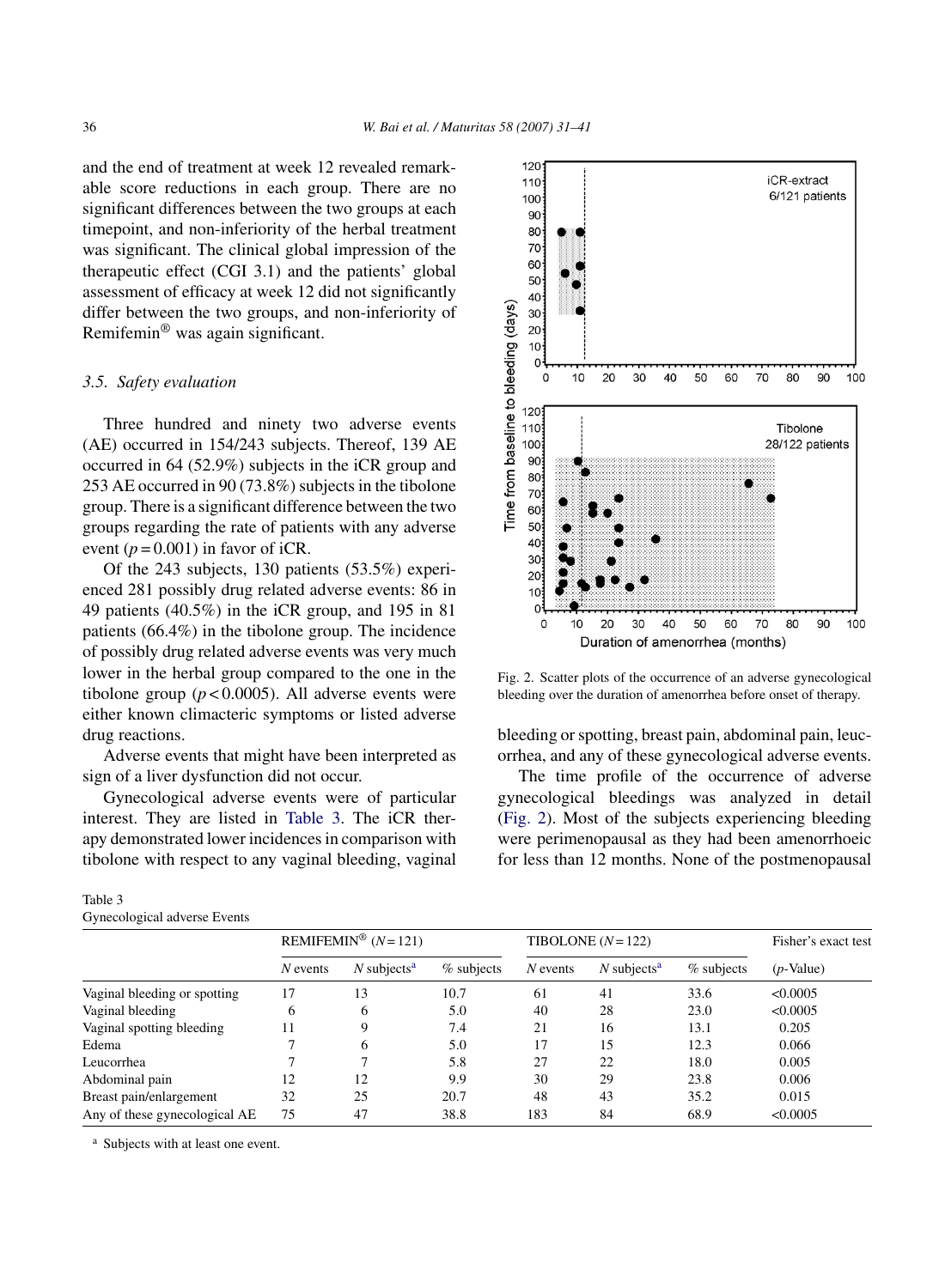iCR-patients experienced a vaginal bleeding in contrast to tibolone (17 cases).

The average thickness of the uterine intima slightly increased from  $2.8 \pm 1.3$  mm at baseline to  $3.3 \pm 2.0$  mm at week 12 when analyzed together for peri- and postmenopausal patients in the iCR group  $(p=0.012)$ ,  $2.9 \pm 1.2$  mm at baseline to  $3.4 \pm 2.0$  mm at week 12 in the tibolone group  $(p=0.005)$ . However, such low increase is without clinical relevance. A subgroup analysis showed that in the iCR group this increase was found only in perimenopausal but not in postmenopausal patients (from  $2.7 \pm 1.1$ ) to  $2.9 \pm 1.4$  mm;  $p = 0.148$ ). In contrast, the mean endometrial thickness significantly increased also in postmenopausal tibolone patients (from  $2.8 \pm 1.1$  to  $3.4 \pm 2.0$  mm;  $p = 0.01$ ).

The intra-group comparison of the mean body weight demonstrates a clinically irrelevant increase at week 12 as compared to baseline and week  $4 (p < 0.01)$ . The inter-group comparison shows that the body weight in the tibolone group at week 12 was significantly higher than that in the iCR group  $(p=0.027)$ , while the body weight at baseline and week 4 was similar in the two groups.

In this trial 2 serious adverse events occurred. One was related to tibolone (spotting for 28 days with an endometrial thickness of 9.1 mm; the endometrial biopsy indicated endometrial polyps and complex hyperplasia). The other one also occurred in the tibolone group but without any causal relationship to the study medication (traffic accident).

Premature dropouts of 14 subjects were registered due to adverse events (5.8%): 5 subjects in the iCR group who experienced 10 AEs (4.1%) and 9 subjects in the tibolone group who experienced 12 AEs (7.4%). The group-difference between the incidence of adverse events leading to premature withdrawal was not statistically significant.

## *3.6. Laboratory parameters*

No clinically significant findings were found from the results of hematology, blood chemistry, urinalysis during treatment in both groups. In particular, neither AST, nor ALT nor gamma-GT nor AP revealed any suspicion of liver dysfunction. Only C-reactive protein slightly increased, but only in the tibolone group  $(p=0.06)$  in contrast to the iCR-group. Regarding the

Clinical Global Impression (Item 3.2) for side effects the women given the herbal treament responded significantly better than those given tibolone (week 4:  $p = 0.002$ ; week 12:  $p = 0.033$ ). However, the difference in the patient's global assessment of tolerability between the two groups in favor of Remifemin® was not statistically significant  $(p=0.13)$ .

# **4. Discussion**

The results of this randomised and double-blind clinical study once more demonstrate that the special isopropanolic *C. racemosa* extract (iCR), beneficially improves the menopausal climacteric complaints effectively and safely, even moderate to severe symptoms. This is the first-time proof of iCR in Chinese peri- and postmenopausal women with climacteric complaints that the benefit-risk-balance of this herbal medication is clearly superior to a treatment with tibolone.

Literature describes the therapeutic efficacy and safety of iCR in more than 11,000 patients, especially pointing out the excellent efficacy inherent with its good tolerability [\[9,13\].](#page-9-0) For any medicinal product to be used in climacteric complaints, adequately powered trials with a double-blind, randomized, placebo-controlled design should be available as well as comparison with hormonal treatment (HT) as gold standard. However, the major disadvantages of HT are the known contraindications and an increase in risk of various diseases. Up to 2006, more than 1500 women were included in several randomized controlled trials comparing the therapeutic suitability of *C. racemosa* for climacteric complaints with placebo [\[5–7,14–18\]](#page-9-0) or an active medication [\[4,7,14,19\]. T](#page-9-0)hey unanimously showed a significant superiority of black cohosh to placebo if

- only naturally climacteric women were investigated
- and the treatment duration was at least 12 weeks
- and the frequency and intensity of investigations and questionnaires was reduced to an absolute minimum
- and the black cohosh medication was a medicinal product with a certified pharmaceutical quality as approved by medical regulatory authorities.

These preconditions hold for four independent double-blind placebo-controlled studies on black cohosh [\[5–7,14\].](#page-9-0) Only efficacy on tamoxifen-induced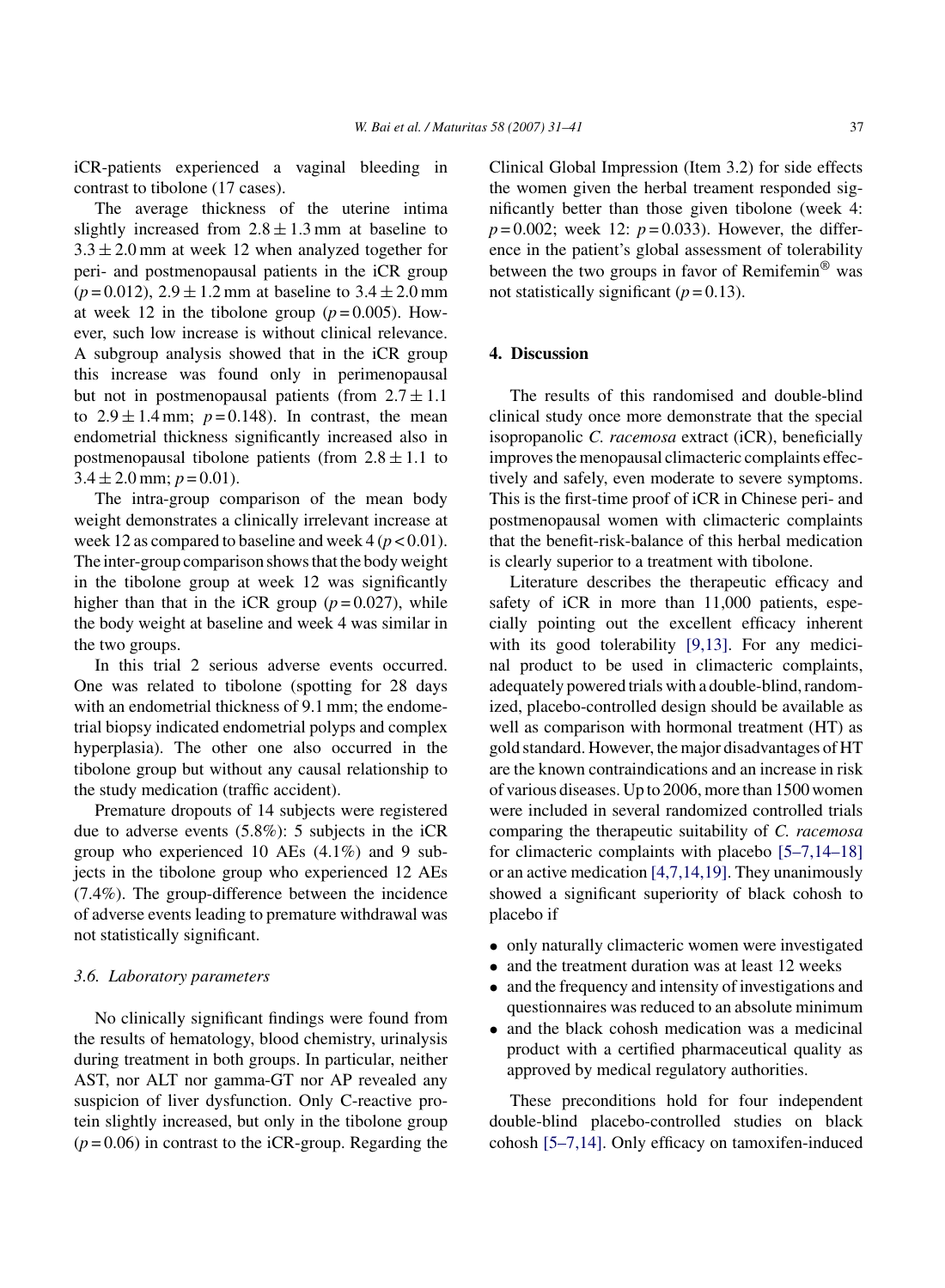vasomotor symptoms seems to be inconclusive [\[15,16\],](#page-9-0) however, a major vasomotor symptom "sweatings" was beneficially treated with black cohosh in patients having a history of breast cancer. The positive clinical efficacy of CR on climacteric symptoms has recently been shown to be similar to that of conjugated estrogens in a 3-month, placebo-controlled study [\[14\]. A](#page-9-0)nother clinical trial shows that  $iCR$  (40 mg/day) may be a valid alternative to low-dose transdermal estrogen-patch  $(TTSE<sub>2</sub>)$  in the management of climacteric complaints in those women who cannot be treated with or just refuse hormonal strategies [\[4\].](#page-9-0) However, a recently published randomized, double-blind and controlled trial in 351 peri- and postmenopausal patients for 1 year comparing various botanicals including black cohosh to placebo and HT contradicts the findings of efficacious menopause symptom treatment seen in the majority of black cohosh trials [\[20\].](#page-9-0) The authors' overall statement that black cohosh shows only little potential as an important therapy for vasomotor symptom relief caused a scientific debate whether this is really a valid conclusion, especially in the light of this study's several pitfalls regarding, e.g. randomization, partial unblinding and dubious stability of study medication [\[21,22\].](#page-9-0)

The results of our trial show a remarkable reduction in the total score and the individual items of KMI in the iCR group. The significance of these changes was as strong as in the tibolone group, a substance which is accepted as powerful treatment for menopausal symptoms. From our results, it is concluded that the efficacy-safety balance (a composite of the Kupperman Menopause Index and the frequency of adverse events) of Remifemin® (2.5 mg extract twice daily corresponding to 20 mg herbal drug twice daily) is non-inferior and even superior to tibolone 2.5 mg once daily. Remifemin® was similar to tibolone in alleviating the KMI-symptoms and superior to tibolone regarding the frequency of adverse events, particularly of gynecological adverse events. Recently, the endometrial safety of *Cimcifiuga racemosa*—extract has been proven in a 12-month trial in postmenopausal patients with menopausal complaints [\[23\],](#page-9-0) demonstrating no case of hyperplasia or other serious adverse endometrial outcome.

The effects of black cohosh are believed to be the result of complex synergistic actions of triterpene glycosides (actein, 27-deoxyactein, cimicifugoside) and cinnamic acid esters [\[24\].](#page-9-0) The American Herbal Pharmacopoeia has recognized the clinical research on black cohosh, mainly conducted on the product Remifemin<sup>®</sup> (Schaper & Brümmer GmbH & Co. KG, Salzgitter, Germany) [\[25\].](#page-9-0) The exact mode of action of black cohosh in alleviating menopausal symptoms is still not fully understood. In pharmacological studies, the special iCR extract possesses, however, unique features that propose two parallel pathways for its therapeutic effects. The concomitant estrogen-receptor-mediated, but tissue-specific estrogen-agonistic (e.g., on bone: [\[26\]\)](#page-9-0) or estrogenantagonistic (at the breast or the endometrium: [\[27,28\]\)](#page-9-0) properties are paralleled by CNS-actions [\[29\]](#page-9-0) via neuroreceptor-mediated and/or -modulatory effects. As newly published epidemiological data demonstrate, women having had an iCR treatment, compared to women not treated with iCR, do not show an increase of breast cancer recurrence, but rather a reduced risk [\[28\],](#page-9-0) this medication is particularly useful in women with estrogen-dependent malignancies.

Tibolone is characterized as a selective tissue estrogenic activity regulator (STEAR) expressing estrogenic, progestogenic and androgenic activity. It is administered as an effective alternative to HT in treating, e.g. climacteric symptoms. According to the literature and our results, we deem that black cohosh is as efficacious as synthetic alternatives including estrogen and tibolone in alleviating climacteric symptoms, however, at a better safety profile.

Climacteric complaints are characterized by somatic and psychological symptoms. Vasomotor symptoms are a major quality of life concern for women and clinicians likewise. They can be improved significantly and to a similar extent by standard doses of conjugated equine estrogen, oestradiol or tibolone. The results of our study demonstrably show that the black cohosh extract has a similar efficacy on vasomotor symptoms as tibolone.

Also psychological symptoms are frequent in the climacteric, particularly in Chinese peri- and postmenopausal women, the most prevalent being nervousness, depressive mood swings, sleep disturbances and vertigo. Black cohosh has a moderate efficacy in the reduction of psychological symptoms during menopause [\[5\].](#page-9-0) In our study, the score of such items at day 0 indicated that these symptoms are mild or moderate. After 12 weeks treatment, the score was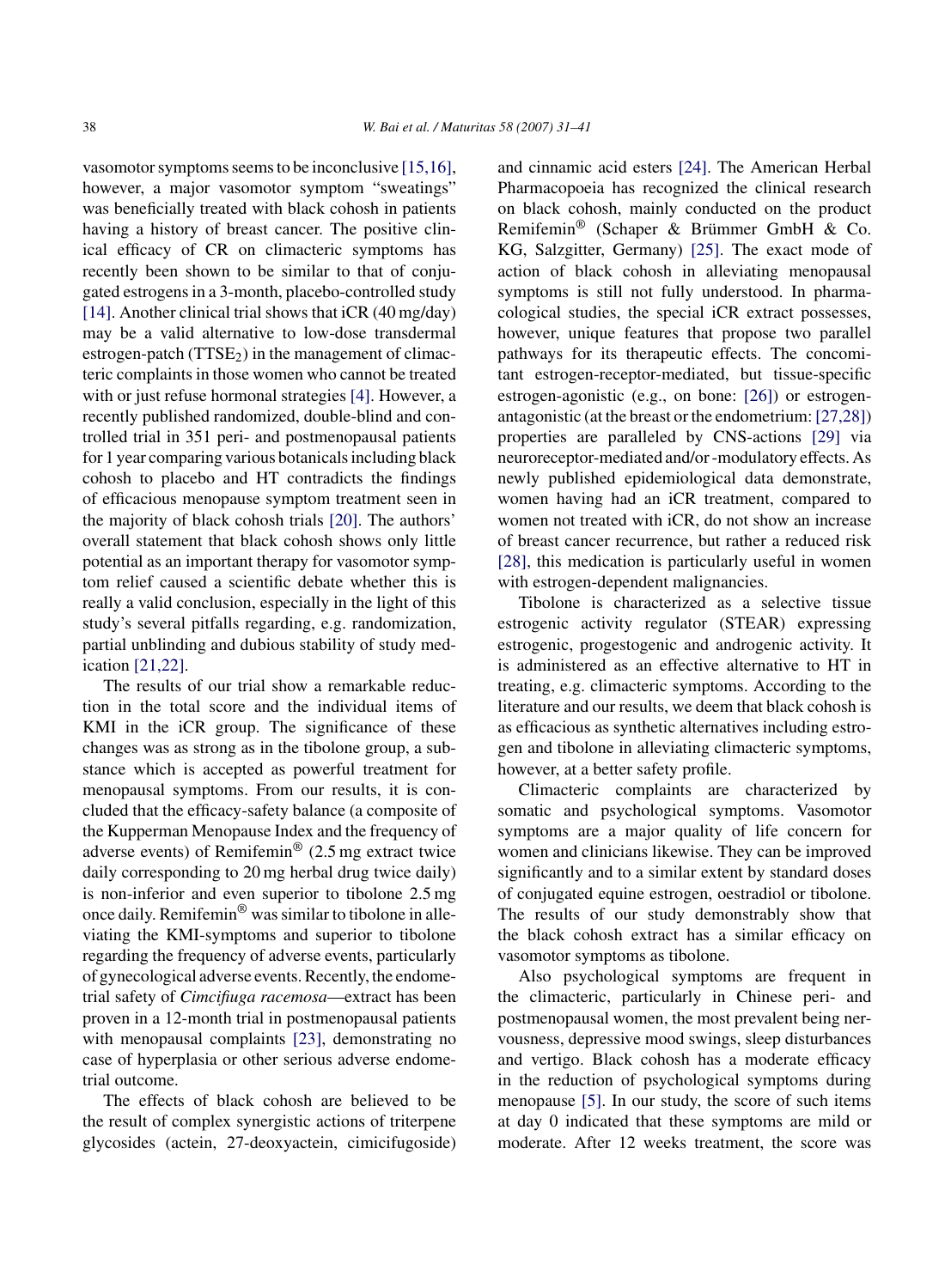<span id="page-8-0"></span>significantly reduced, similar to the improvement of psychological symptoms achievable by tibolone. Interestingly, improvement of psychological symptoms can be further enhanced by combining iCR with St. John's Wort [\[6,30\].](#page-9-0)

During the climacteric treatment, unscheduled spotting and bleeding is the main side effect. It may be influenced by such factors as age at menopause and the time elapsed since onset of menopause [\[31–33\],](#page-9-0) BMI and the levels of endogenous estrogens [\[31,33\],](#page-9-0) the estrogen/progestin dose ratio and the duration of treatment [\[34–36\].](#page-9-0) Tibolone induces a lower incidence of adverse gynecological bleedings compared to estrogen–progestin treatment (EPT), ranging from 3% to 27.7% [\[33,37,38\],](#page-9-0) with only Bennink [\[39\]](#page-10-0) reporting a high 51% rate. Our results (33.61%) are more than that of Doeren et al. [\[37\],](#page-10-0) who reported a 27.7% spotting and bleeding rate for tibolone, but less than that of Bennink [\[39\].](#page-10-0) Notably, none of the postmenopausal Remifemin® patients experienced a vaginal bleeding in contrast to tibolone (17 cases, 16.8%). Moreover there were only very few subjects (five cases,  $5.5\%$ ) in the Remifemin<sup>®</sup> group who experienced postmenopausal spotting in contrast to tibolone (27 cases with bleeding or spotting, 26.7%). No matter peri- or post-menopausal subjects, the incidence or risk of vaginal bleeding or spotting in the Remifemin® group was clearly and significantly lower than that in the tibolone group.

Endometrial thickness, as assessed by TVS, is a highly reliable predictor of endometrial pathology and a dependable index for monitoring the effect of HT in the endometrium. Tibolone is associated with the least effect on endometrial thickness compared to routine EPT regimens [\[40\].](#page-10-0) In the two groups at week 12, although the uterine intima thickness slightly increased, it was still within the physiological range of 5 mm for postmenopausal women. This slight increase was at least in part due to the patients with less than 12 months amenorrhea. They have a distinct probability to experience another regular vaginal bleeding by chance that is physiologically preceded by an increase in endometrial thickness. Therefore this analysis was repeated for the subgroup of cases who had been amenorrhoeic for at least 12 months at baseline. In these postmenopausal patients, the mean endometrial thickness significantly increased in the tibolone group but not in the Remifemin® group. The body weight increased significantly but slightly which was possibly related with seasonal change and spontaneous body mass increase of menopausal women. Tibolone is limited to postmenopausal women, preferably patients with more than 1 year since menopause. In contrast, the isopropanolic extract of black cohosh is already suitable for patients with climacteric symptoms before menopause. It has to be pointed out that in this trial the laboratory parameters, including liver enzymes did not reveal any suspicion of liver dysfunction. This is in good agreement with the results of other randomised and controlled clinical studies performed with this special iCR-extract [\[4,5\]. T](#page-9-0)here have been reports on the alleged hepatotoxicity of black cohosh world wide (EMEA 2006). When profoundly assessing the available 42 cases only 16/42 of the cases were found to be sufficiently documented: 5 were classified as "not related" to black cohosh, 7 were classified as "unlikely" and only in 4 cases the causal relation was either "possible" (2) or "probable" (2). However, one of these as "probable" classified cases [\[41\]](#page-10-0) has been inaccurately reported in the literature and therefore has to be re-assessed as "unlikely" [\[42,43\].](#page-10-0) In none of these as "probable" or "possible" classified cases the special isopropanolic CR-extract Remifemin® has been used.

In conclusion, our randomized, double blind, parallel-controlled trial confirms the results of other studies of the clinical efficacy of black cohosh in the treatment of climacteric complaints. The benefitrisk-balance is clearly not inferior and even superior to tibolone in Chinese women with peri- and postmenopausal climacteric symptoms. Bearing in mind newly upcoming long-term data [\[28,30\]](#page-9-0) beyond our 3 months data, iCR is an effective and safe therapeutic option for climacteric symptoms.

## **References**

- [1] Boulet MJ, Oddens BJ, Lehert P, Vemer HM, Visser A. Climacteric and menopause in seven South-east Asian countries. Maturitas 1994;19(3):157–76.
- [2] Nik NI. Menopause and HRT in Malaysia. In: Ratnam SS, Campana A, editors. First consensus meeting on menopause in the East Asian Region. The Netherlands: Medical Forum International; 1998. p. 197–204.
- [3] Liske E. Therapeutic efficacy and safety of *Cimicifuga racemosa* for gynaecological disorders. Adv Ther 1998;15:45–53.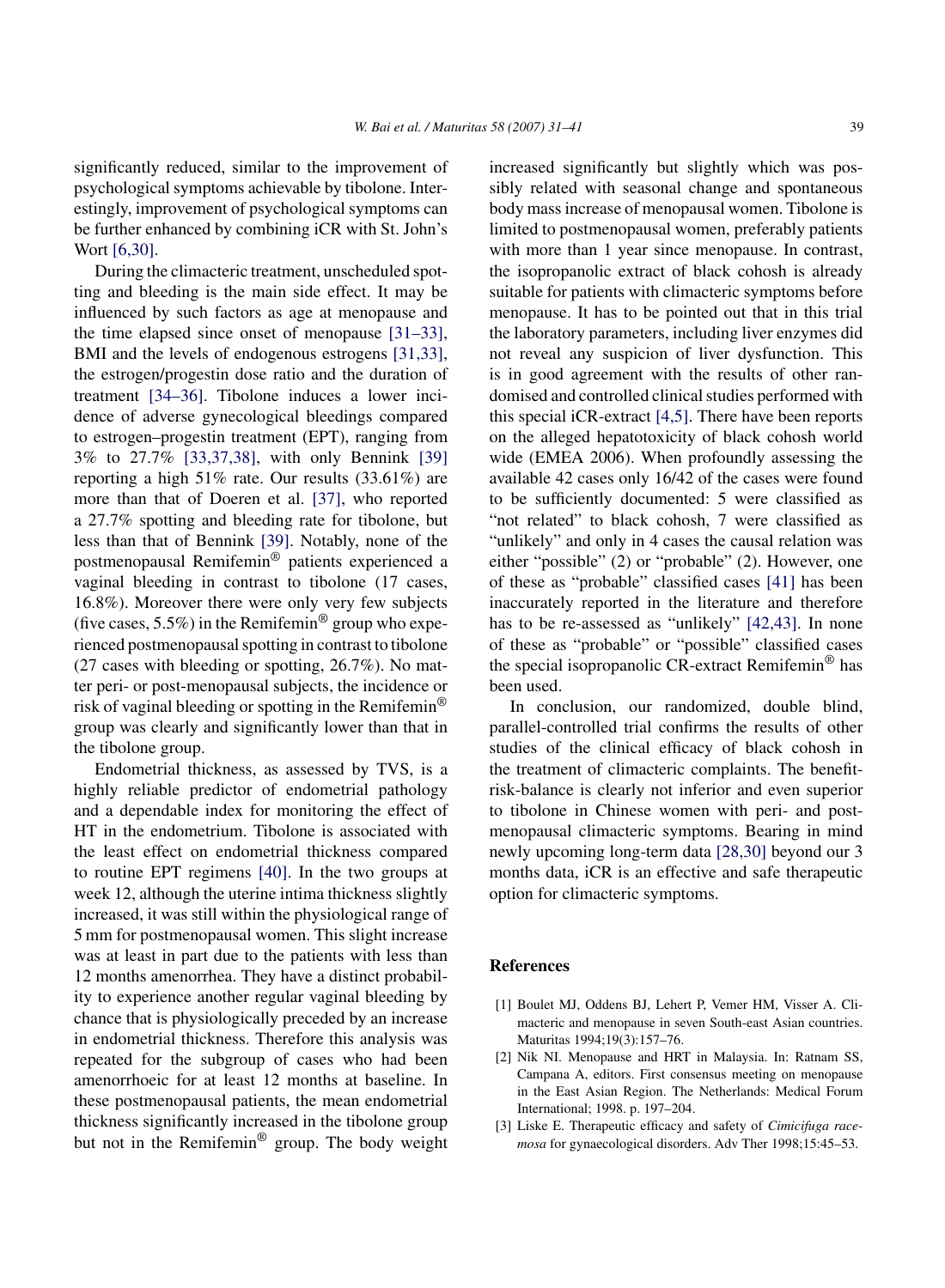- <span id="page-9-0"></span>[4] Nappi RE, Malavasi B, Brundu B, Facchinetti F. Efficacy of *Cimicifuga racemosa* on climacteric complaints: a randomized study versus low-dose transdermal estradiol. Gynecol Endocrinol 2005;20(1):30–5.
- [5] Osmers R, Friede M, Liske E, Schnitker J, Freudenstein J, Henneicke-von Zepelin HH. Efficacy and safety of isopropanolic black cohosh extract for climacteric symptoms. Obstet Gynecol 2005;105:1074–83.
- [6] Uebelhack R, Blohmer JU, Graubaum HJ, Busch R, Grünwald J, Wernecke KD. Black Cohosh and St. John's Wort for Climacteric Complaints. Obstet Gynecol 2006;107(2):247–55.
- [7] Stoll W. Phytotherapeutikum beeinflusst atrophische Vaginalepithel. Therapeutikon 1987;1:23–31.
- [8] Low Dog T, Powell KL, Weisman SM. Critical evaluation of the safety of Cimicifuga racemosa in menopause symptom relief. Menopause 2003;10:299–313.
- [9] Geller SE, Studee L. Botanical and dietary supplements for menopausal symptoms: what works, what does not. J Womens Health 2005;14:634–49.
- [10] Egarter C, Huber J, Leikermoser R, Haidbauer R, Pusch H, Fischl F, et al. Tibolone versus conjugated estrogens and sequential progestogen in the treatment of climacteric complaints. Maturitas 1996;23:55–62.
- [11] Bai W, Yang X, Zheng S, et al. Clinical study of domestic tibolone in the treatment of menopausal syndrome. Chin J Clin Pharmacol 2001;17(4):252–6.
- [12] Wei LJ, Lachin JM. Two-sample asymptotically distributionfree test for incomplete multivariate observations. J Am Stat Assoc 1984;79:653–61.
- [13] Osmers R, Kraft K. Phytotherapy in menopausal symptoms. Pharm Unserer Zeit 2004;33:384–91 [in German].
- [14] Wuttke W, Seidlova-Wuttke D, Gorkow C. The *Cimicifuga* preparation BNO 1055 versus conjugated estrogens in a double-blind placebo-controlled study: effects on menopause symptoms and bone markers. Maturitas 2003;44:867–77.
- [15] Pockaj B, Gallagher J, Loprinzi C, Stella P, Barton D, Sloan J, et al. Phase III double-blind, randomized, placebo-controlled clinical crossover trial of black cohosh in the management of hot flashes: NCCTG trial N01CC. J Clin Oncol 2006;24:2836–41.
- [16] Jacobson JS, Troxel AB, Evans J, et al. Randomized trial of black cohosh for the treatment of hot flashes among women with a history of breast cancer. J Clin Oncol 2001;19:2739–45.
- [17] Frei-Kleiner S, Schaffner W, Rahlfs VW, Bodmer C, Birkhäuser M. *Cimicifuga racemosa* dried ethanolic extract in menopausal disorders: a double-blind placebo-controlled clinical trial. Maturitas 2005;51:397–404.
- [18] Bischoff M. Wechseljahre: Pflanzliche Alternativen auf dem Prüfstand. Gynäkologie 3/2005.
- [19] Lehmann-Willenbrock E, Riedel HH. Klinische und endokrinologische Untersuchungen zur Therapie ovarieller Ausfallserscheinungen nach Hysterektomie unter Belassung der Adnexe. Zentralbl Gynakol 1988;110:611–8.
- [20] Newton KM, Reed SD, LaCroix AZ, Grothaus LC, Ehrlich K, Guiltinan J. Treatment of vasomotor symptoms of menopause with black cohosh, multibotanicals, soy, hormone therapy, or placebo. A. randomized trial. Ann Intern Med 2006;145:869–79.
- [21] American Botanical Council. Black Cohosh clinical trial not representative of previous research showing positive results. Press release, Austin, TX, December 21, 2006.
- [22] Kaeufeler RE. Are conclusions of the HALT-study on herbal remedy really sound? Ann Intern Med, Electronic letters published January 19, 2007.
- [23] Raus K, Brucker C, Gorkow C, Wuttke W. First-time proof of endometrial safety of the special black cohosh extract (*Actea* or *Cimicifuga racemosa* extract) CR BNO 1055. Menopause 2006;13:678–91.
- [24] Viereck V, Emons G, Wuttke W. Black cohosh: just another phytoestrogen? Trends Endocrinol Metab 2005;16(5):214–21.
- [25] Roy Upton Herbalist, editor. American herbal pharmacopoeia and therapeutic compendium: black cohosh rhizome. Santa Cruz (CA): AHP; 2002.
- [26] Nisslein T, Freudenstein J. Effects of an isopropanolic extract of *Cimicifuga racemosa* on urinary crosslinks and other parameters of bone quality in an ovariectomized rat model of osteoporosis. J Bone Miner Metab 2003;21:370–6.
- [27] Hirschberg AL, Edlund M, Svane G, Azavedo E, Skoog L, von Schoultz B. An isopropanolic extract of black cohosh does not increase mammographic breast density or breast cell proliferation in postmenopausal women. Menopause 2007;14(1): 89–96.
- [28] Henneicke-von Zepelin H-H, Meden H, Kostev K, Schröder-Bernhardi D, Stammwitz U, Becher H. Isopropanolic black cohosh extract and recurrence-free survival after breast cancer. Int J Clin Pharmacol Ther 2007;45(3):143–54.
- [29] Reame N, Eyvazzadeh A, Lukacs J, Smith Y, Zubieta J, Padmanabhan V. Black cohosh treatment induces inverse naloxone responsivity in postmenopausal women: evidence for non-estrogenic neuromodulation. Abstract book, 17th Annual Meeting of the North American Menopause Society, October 11–14, 2006: p. 67.
- [30] Briese V, Stammwitz U, Henneicke-von Zepelin HH. One year treatment with isopropanolic black cohosh extract (iCR). Maturitas 2006;54:S18.
- [31] Wender MC, Edelweiss MI, Campos LS, de Castro JA, Spritzer PM. Endometrial assessment in women using tibolone or placebo: 1-year randomized trial and 2-year observational study. Menopause 2004;11:423–9.
- [32] Neven P, Quail D, Levrier M, et al. Uterine effects of estrogen plus progestin therapy and raloxifene: adjudicated results from the EURALOX study. Obstet Gynecol 2004;103:881–91.
- [33] Rymer J, Fogelman I, Chapman MG. The incidence of vaginal bleeding with tibolone treatment. Br J Obstet Gynaecol 1994;101:53–6.
- [34] Pickar JH, Yeh IT, Wheeler JE, Cunnane MF, Speroff L. Endometrial effects of lower doses of conjugated equine estrogens and medroxyprogesterone acetate: 2-year sub-study results. Fertil Steril 2003;80:1234–40.
- [35] Omodei U, Ferrazzi E, Ramazzotto F. Endometrial evaluation with transvaginal ultrasound during hormone therapy: a prospective multicenter study. Fertil Steril 2004;81:1632–7.
- [36] Mattsson LA, Skouby SO, Heikkinen J, Vaheri R, Maenpaa J, Timonen U. A low-dose start in hormone replacement therapy provides a beneficial bleeding profile and few side-effects: